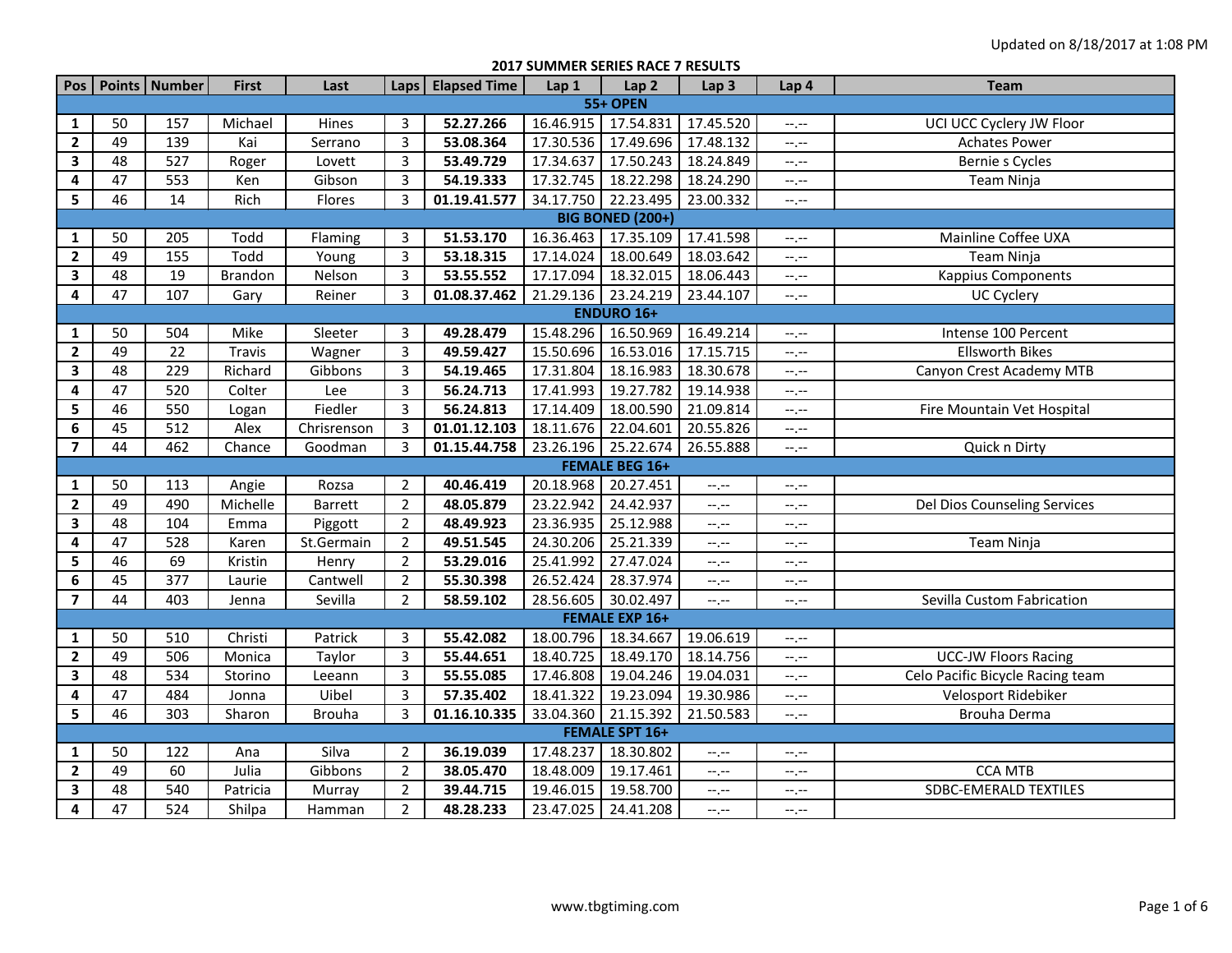**2017 SUMMER SERIES RACE 7 RESULTS**

| Pos                   |    | Points   Number | <b>First</b>   | Last            | Laps $\vert$   | <b>Elapsed Time</b> | Lap 1     | Lap <sub>2</sub> | Lap <sub>3</sub> | Lap 4            | <b>Team</b>                |  |
|-----------------------|----|-----------------|----------------|-----------------|----------------|---------------------|-----------|------------------|------------------|------------------|----------------------------|--|
| <b>MALE BEG 16-24</b> |    |                 |                |                 |                |                     |           |                  |                  |                  |                            |  |
| 1                     | 50 | 455             | Nathan         | Holly           | $\overline{2}$ | 40.23.008           | 19.33.912 | 20.49.096        | $-1 - 1 - 1 = 0$ | $-1 - 1 - 1 = 0$ |                            |  |
| $\mathbf{2}$          | 49 | 126             | Justin         | Spain           | $\overline{2}$ | 40.41.377           | 18.58.623 | 21.42.754        | $-1$ , $-1$      | $-1$ , $-1$      | Temecula Valley Composite  |  |
| 3                     | 48 | 529             | Cory           | Hollander       | 2              | 49.20.763           | 24.22.379 | 24.58.384        | $-1 - 1 - 1 = 0$ | $-1 - 1 - 1 = 0$ | Epoch Visuals              |  |
| 4                     | 47 | 494             | Alejandro      | Moreno          | 2              | 57.55.117           | 28.50.228 | 29.04.889        | $-1 - 1 - 1 = 0$ | $-1.1 -$         | ARMO Logistics-Baja Moto X |  |
| <b>MALE BEG 25-36</b> |    |                 |                |                 |                |                     |           |                  |                  |                  |                            |  |
| 1                     | 50 | 236             | Michael        | Oviedo          | 2              | 35.23.443           | 17.26.273 | 17.57.170        | $-1$             | $-1. -1$         |                            |  |
| $\mathbf{2}$          | 49 | 447             | Dave           | McQueen         | 2              | 36.18.368           | 17.54.514 | 18.23.854        | $-1$ , $-1$      | $-1 - 1 - 1 = 0$ |                            |  |
| 3                     | 48 | 499             | Tyson          | Vonderfecht     | $\overline{2}$ | 37.39.052           | 18.48.363 | 18.50.689        | $-1$ , $-1$      | $-1 - 1 - 1 = 0$ |                            |  |
| 4                     | 47 | 530             | Jonathan       | Smith           | 2              | 37.57.933           | 18.50.818 | 19.07.115        | $-1$ , $-1$      | $-1$ , $-1$      |                            |  |
| 5                     | 46 | 176             | Juan           | Gonzalez        | $\overline{2}$ | 39.05.115           | 19.21.057 | 19.44.058        | $-1. - -$        | $-1. - -$        |                            |  |
| 6                     | 45 | 304             | Sean           | Carter          | $\overline{2}$ | 39.44.643           | 18.57.163 | 20.47.480        | $-1$ , $-1$      | $-1 - 1 - 1 = 0$ |                            |  |
| $\overline{7}$        | 44 | 561             | <b>BRANDEN</b> | <b>MCDONALD</b> | $\overline{2}$ | 39.59.439           | 19.43.229 | 20.16.210        | $-1$ , $-1$      | $-1$ , $-1$      | <b>CALIFORNIA BICYCLE</b>  |  |
| 8                     | 43 | 430             | Jared          | Conrad          | $\overline{2}$ | 40.28.308           | 19.55.597 | 20.32.711        | $-1$             | $-1 - 1 - 1 = 0$ |                            |  |
| 9                     | 42 | 497             | Matthew        | Schoenherr      | $\overline{2}$ | 41.07.939           | 20.41.043 | 20.26.896        | $-1. - -$        | $-1$ , $-1$      |                            |  |
| 10                    | 41 | 266             | Jedidiah       | Rodriguez       | 2              | 41.13.021           | 20.13.910 | 20.59.111        | $-1$ , $-1$      | $-1 - 1 - 1$     | <b>Fly Fluid Focus</b>     |  |
| 11                    | 40 | 43              | Alejandro      | Castro          | 2              | 42.12.522           | 22.33.852 | 19.38.670        | $-1 - 1 - 1 = 0$ | $-1. - -$        |                            |  |
| 12                    | 39 | 556             | Thomas         | Armstrong       | 2              | 43.30.057           | 21.18.868 | 22.11.189        | $-1 - 1 - 1 = 0$ | $-1 - 1 - 1 = 0$ |                            |  |
| 13                    | 38 | 149             | Justin         | Dennis          | 2              | 44.01.110           | 20.58.653 | 23.02.457        | $-1$ , $-1$      | $-1, -1$         |                            |  |
| 14                    | 37 | 64              | Paul           | Greco           | $\overline{2}$ | 45.04.252           | 21.50.913 | 23.13.339        | $-1, -1$         | $-1.1 -$         |                            |  |
| 15                    | 36 | 501             | Rene           | Leyva           | $\overline{2}$ | 46.29.595           | 22.31.397 | 23.58.198        | $-1 - 1 - 1 = 0$ | $-1. - -$        | Spinergy                   |  |
| 16                    | 35 | 480             | Richardo       | Sevilla         | 2              | 48.13.797           | 23.19.887 | 24.53.910        | $-1$             | $-1$ , $-1$      | Sevilla Custom Fabrication |  |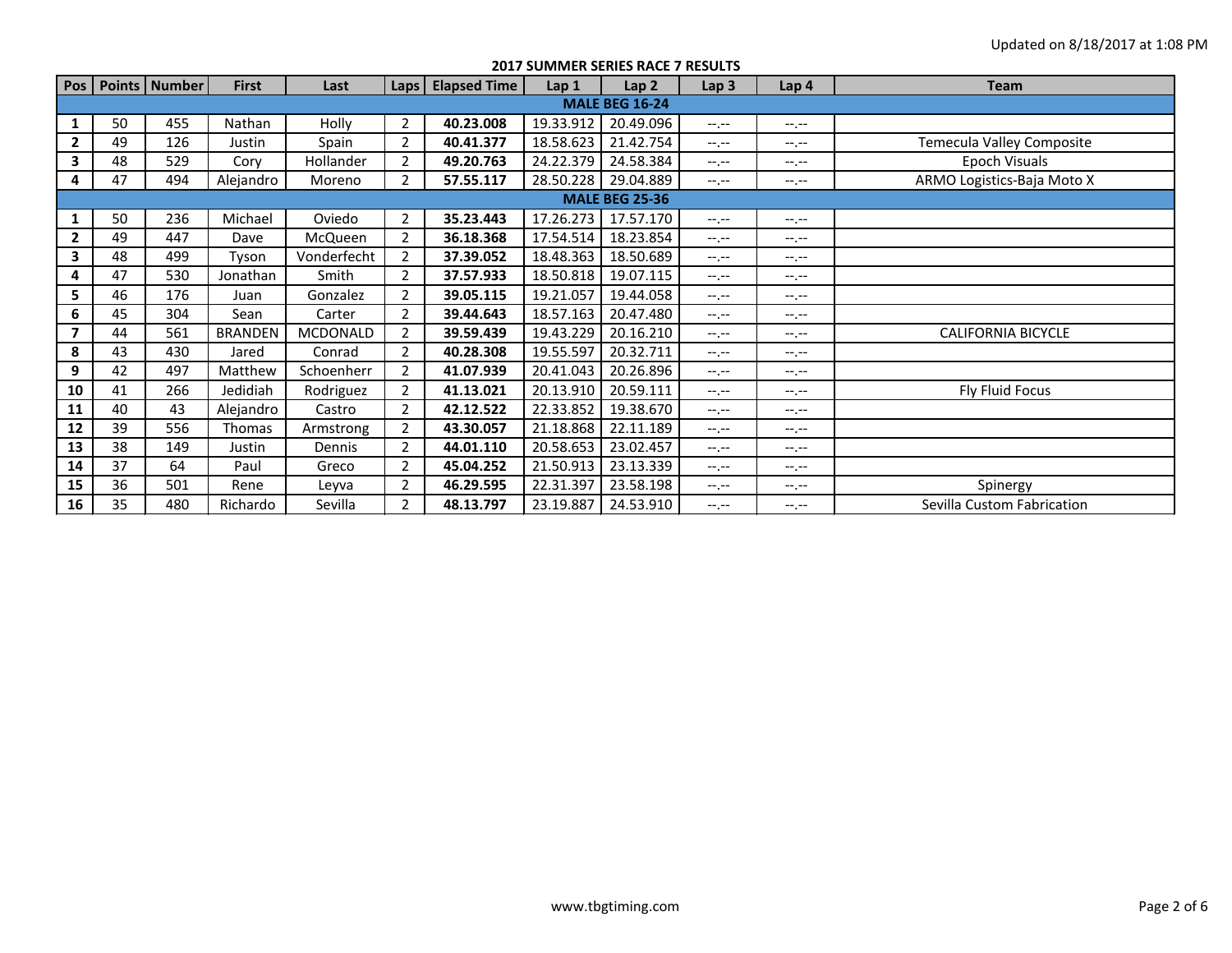**2017 SUMMER SERIES RACE 7 RESULTS**

|                         |                       | Pos   Points   Number | <b>First</b>   | Last          |                | Laps   Elapsed Time | Lap 1     | Lap <sub>2</sub>      | Lap <sub>3</sub>            | Lap 4     | <b>Team</b>                 |  |
|-------------------------|-----------------------|-----------------------|----------------|---------------|----------------|---------------------|-----------|-----------------------|-----------------------------|-----------|-----------------------------|--|
|                         |                       |                       |                |               |                |                     |           | <b>MALE BEG 37-48</b> |                             |           |                             |  |
| 1                       | 50                    | 131                   | Shawn          | Tweedy        | $\overline{2}$ | 35.57.113           | 17.43.281 | 18.13.832             | $-1$                        | $--, --$  |                             |  |
| $\mathbf{2}$            | 49                    | 354                   | John           | Stenton       | $\overline{2}$ | 37.21.083           | 18.15.973 | 19.05.110             | $-1, -1$                    | $--, --$  | Ninja                       |  |
| $\mathbf{3}$            | 48                    | 200                   | Steven         | Tom           | $\overline{2}$ | 37.49.830           | 18.43.493 | 19.06.337             | $-1, -1$                    | $-1, -1$  |                             |  |
| $\overline{\mathbf{4}}$ | 47                    | 558                   | Mason          | Ferratt       | $\overline{2}$ | 38.09.293           | 18.50.494 | 19.18.799             | $-1$                        | $-1, -1$  |                             |  |
| 5                       | 46                    | 33                    | Jeffrey        | Winckler      | $\overline{2}$ | 39.39.232           | 19.46.097 | 19.53.135             | $-1, -1$                    | $-1, -1$  |                             |  |
| 6                       | 45                    | 263                   | Ron            | Henderson     | $\overline{2}$ | 40.57.912           | 19.37.912 | 21.20.000             | $-1, -1$                    | $--, --$  |                             |  |
| $\overline{\mathbf{z}}$ | 44                    | 341                   | Israel         | Hernandez     | $\overline{2}$ | 40.58.246           | 20.47.396 | 20.10.850             | $-1$                        | $-1$      |                             |  |
| 8                       | 43                    | 77                    | Jesse          | Jordan        | $\overline{2}$ | 41.02.960           | 20.06.323 | 20.56.637             | $-1$ . $-1$                 | --,--     |                             |  |
| 9                       | 42                    | $\overline{17}$       | <b>MICHAEL</b> | <b>MACARE</b> | $\overline{2}$ | 41.10.807           | 19.57.801 | 21.13.006             | $\leftarrow$ , $\leftarrow$ | $-1, -1$  | <b>Bicycle Warehouse</b>    |  |
| 10                      | 41                    | 548                   | <b>Nick</b>    | Naiman        | 2              | 41.14.604           | 20.12.457 | 21.02.147             | $-1$                        | --.--     |                             |  |
| 11                      | 40                    | 435                   | Mark           | Gerardi       | $\overline{2}$ | 41.18.935           | 19.54.033 | 21.24.902             | $-1, -1$                    | $-1, -1$  |                             |  |
| ${\bf 12}$              | $\overline{39}$       | 461                   | Rick           | Sherman       | $\overline{2}$ | 41.38.063           | 20.36.482 | 21.01.581             | $-1, -1$                    | $-1, -1$  |                             |  |
| 13                      | 38                    | 481                   | Perse          | Bobino        | $\overline{2}$ | 41.40.787           | 20.54.184 | 20.46.603             | $-1$                        | --.--     |                             |  |
| 14                      | $\overline{37}$       | 170                   | Jeremiah       | Dean          | $\overline{2}$ | 41.48.278           | 20.24.546 | 21.23.732             | $-1$                        | $-1, -1$  | <b>Bike Vault Bike Shop</b> |  |
| 15                      | 36                    | 555                   | Gideon         | Abraham       | 2              | 42.26.075           | 21.10.825 | 21.15.250             | $-$ , $-$                   | --,--     |                             |  |
| ${\bf 16}$              | 35                    | 399                   | Chip           | Livingston    | $\overline{2}$ | 44.16.832           | 21.38.704 | 22.38.128             | $-1$                        | --.--     |                             |  |
| ${\bf 17}$              | 34                    | 533                   | Jason          | Deneau        | $\overline{2}$ | 44.22.112           | 21.55.863 | 22.26.249             | $-1$                        | $-1, -1$  |                             |  |
| 18                      | 33                    | 88                    | Rick           | Lombardi      | $\overline{2}$ | 44.35.885           | 21.05.613 | 23.30.272             | $-1$                        | --.--     | <b>TNR</b>                  |  |
| 19                      | $\overline{32}$       | 546                   | Imad           | Samhat        | $\overline{2}$ | 45.52.762           | 22.46.575 | 23.06.187             | $-1, -1$                    | $-1$      |                             |  |
| 20                      | 31                    | 18                    | John           | Moatsos       | $\overline{2}$ | 46.55.744           | 22.29.032 | 24.26.712             | $\leftarrow$ , $\leftarrow$ | --.--     |                             |  |
| 21                      | 30                    | 310                   | Jeff           | Godun         | 2              | 47.00.423           | 22.41.135 | 24.19.288             | $-1, -1$                    | $-1, -1$  | <b>Edison Cycle Company</b> |  |
| 22                      | 29                    | 532                   | Nelson         | de Guzman     | $\overline{2}$ | 47.26.347           | 23.32.696 | 23.53.651             | $-1, -1$                    | $-1, -1$  | .SINCE.EVER.SINCE.          |  |
| 23                      | 28                    | 313                   | Don            | Litzenberg    | $\overline{2}$ | 48.26.187           | 23.13.836 | 25.12.351             | $-1$                        | $-1$      |                             |  |
| 24                      | $\overline{27}$       | 531                   | William        | Crane         | $\overline{2}$ | 54.47.555           | 26.50.064 | 27.57.491             | $-1 - 1 - 1 = 0$            | $--, --$  |                             |  |
|                         |                       |                       |                |               |                |                     |           | MALE BEG 49+          |                             |           |                             |  |
| $\mathbf{1}$            | 50                    | 255                   | <b>Brian</b>   | Kooiman       | $\overline{2}$ | 35.53.494           | 17.47.622 | 18.05.872             | $-1$ , $-1$                 | $--, --$  | <b>Union Sport</b>          |  |
| $\mathbf{2}$            | 49                    | 20                    | Gerardo        | Sanchez       | 2              | 37.22.605           | 18.50.161 | 18.32.444             | $-1 - 1 - 1 = 0$            | --.--     |                             |  |
| 3                       | 48                    | 93                    | John           | McManus       | $\overline{2}$ | 37.25.700           | 18.30.569 | 18.55.131             | $-1$                        | --.--     |                             |  |
| 4                       | 47                    | 254                   | Kent           | Musgrave      | $\overline{2}$ | 44.42.082           | 21.51.590 | 22.50.492             | $-1$                        | $--, --$  |                             |  |
| 5                       | 46                    | 59                    | Tyler          | Gabriel       | $\overline{2}$ | 47.57.014           | 23.23.865 | 24.33.149             | $-1$                        | --,--     | PQ Premier Cycling          |  |
| 6                       | 45                    | 544                   | Steve          | Robertson     | 2              | 48.55.688           | 23.34.561 | 25.21.127             | $-1$ , $-1$                 | $-1, -1$  |                             |  |
| <b>DNS</b>              | $\mathbf 0$           | 473                   | Ross           | Craft         | $\mathbf 0$    | --.--               | --.--     | --.--                 | $-1, -1$                    | $-1, -1$  |                             |  |
|                         | <b>MALE EXP 16-24</b> |                       |                |               |                |                     |           |                       |                             |           |                             |  |
| 1                       | 50                    | 513                   | Evan           | Christenson   | 4              | 01.05.02.598        | 15.19.025 | 15.49.366             | 16.09.884                   | 17.44.323 | Zumwalts Bicycle Center     |  |
| $\overline{2}$          | 49                    | 178                   | Jaron          | Cappos        | $\overline{4}$ | 01.05.02.698        | 14.54.136 | 16.14.892             | 16.09.936                   | 17.43.734 |                             |  |
| $\mathbf{3}$            | 48                    | 517                   | Javier         | Ochoa         | 4              | 01.09.39.118        | 15.37.355 | 17.16.112             | 18.03.741                   | 18.41.910 | <b>Express Carriers</b>     |  |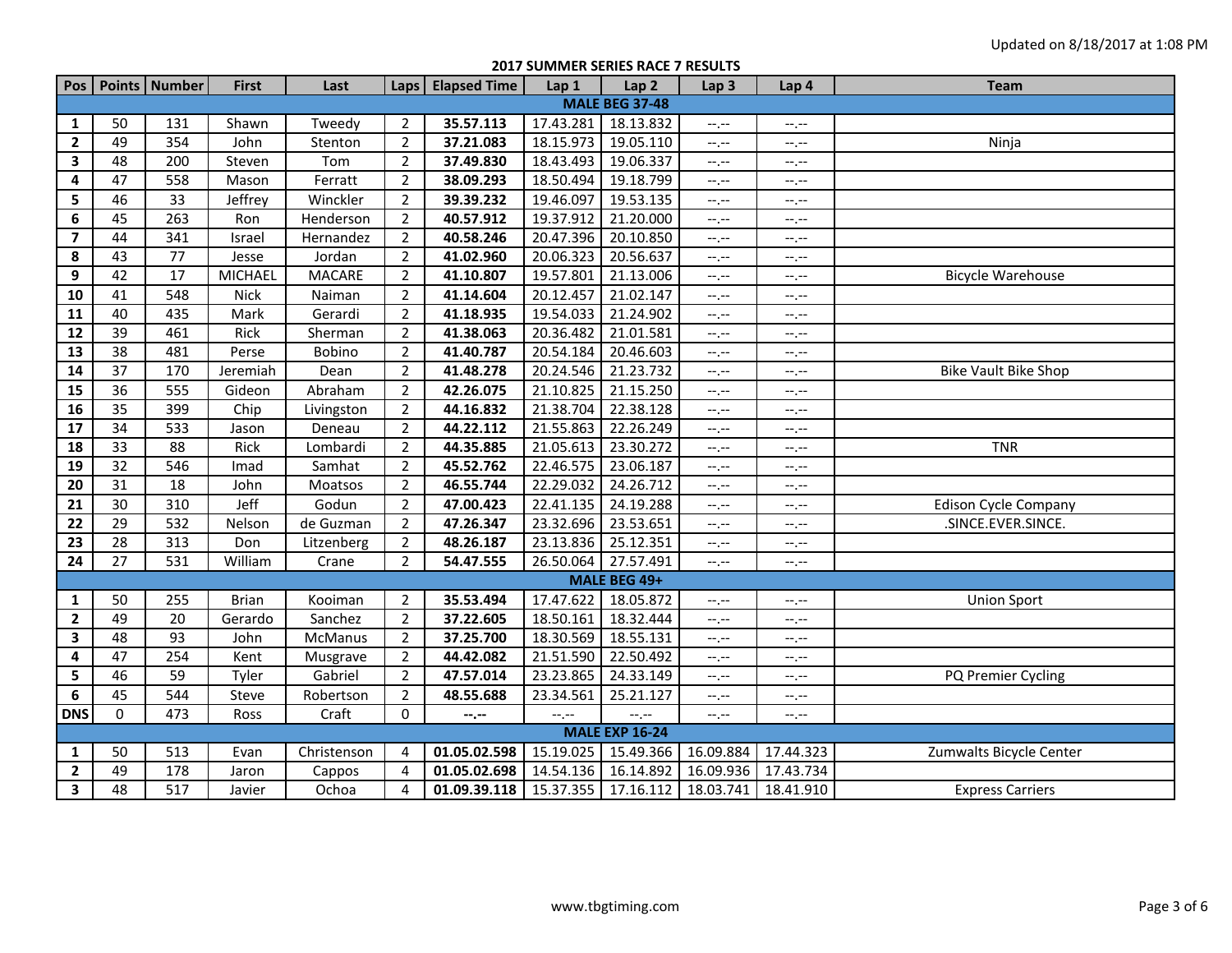**2017 SUMMER SERIES RACE 7 RESULTS**

| Pos                     |                       | Points   Number  | <b>First</b>      | Last           |                | Laps   Elapsed Time | Lap 1               | Lap <sub>2</sub>      | Lap <sub>3</sub> | Lap 4       | <b>Team</b>                                    |  |
|-------------------------|-----------------------|------------------|-------------------|----------------|----------------|---------------------|---------------------|-----------------------|------------------|-------------|------------------------------------------------|--|
|                         | <b>MALE EXP 25-36</b> |                  |                   |                |                |                     |                     |                       |                  |             |                                                |  |
| 1                       | 50                    | 173              | <b>Brian</b>      | Scarborough    | 4              | 58.41.909           | 14.38.703 14.30.951 |                       | 14.50.869        | 14.41.386   | <b>Stone Haus Trek</b>                         |  |
| $\mathbf{2}$            | 49                    | 264              | David             | Santos         | $\overline{4}$ | 59.59.444           | 14.40.314 14.49.632 |                       | 15.15.449        | 15.14.049   | Elevate KHS                                    |  |
| 3                       | 48                    | 62               | Derek             | Goodman        | $\overline{4}$ | 01.02.42.908        | 15.20.290           | 15.44.733             | 16.11.756        | 15.26.129   | Ride Cyclery- Purely Dental Encinitas          |  |
| 4                       | 47                    | 110              | Jared             | Rios           | 4              | 01.04.11.072        | 15.21.559           | 15.45.462             | 16.31.487        | 16.32.564   | Purley Dental-Ride Cyclery                     |  |
| 5                       | 46                    | 552              | Stephane          | Roch           | 4              | 01.05.41.010        | 15.43.707           | 16.36.620             | 16.53.926        | 16.26.757   | Team Ninja                                     |  |
| 6                       | 45                    | 210              | Martin            | Adamczyk       | 4              | 01.07.51.802        | 15.43.544           | 16.57.970             | 17.21.528        | 17.48.760   | <b>SDBC</b>                                    |  |
| <b>DNF</b>              | $\mathbf 0$           | 368              | Isaac             | Howe           | $\overline{2}$ | 29.31.304           | 14.41.169           | 14.50.135             | $-1$ , $-1$      | $-1$ .      | Orucase                                        |  |
|                         | <b>MALE EXP 37-48</b> |                  |                   |                |                |                     |                     |                       |                  |             |                                                |  |
| $\mathbf{1}$            | 50                    | 464              | Philip            | Tintsman       | 4              | 59.20.749           |                     | 14.40.027 14.29.710   | 14.50.903        | 15.20.109   | Monster Media                                  |  |
| $\overline{2}$          | 49                    | $\overline{551}$ | <b>Brandon</b>    | Gritters       | 4              | 59.57.915           | 14.40.655           | 14.49.806             | 15.15.334        | 15.12.120   | Davis Phinney Master Cycling                   |  |
| $\mathbf{3}$            | 48                    | 49               | Ryan              | Dahl           | $\overline{4}$ | 59.59.928           | 14.39.951           | 14.51.114             | 15.12.872        | 15.15.991   | <b>WEND Bike</b>                               |  |
| 4                       | 47                    | 260              | Eric              | Wilson         | $\overline{4}$ | 01.00.34.504        | 14.39.347           | 15.06.036             | 14.59.124        | 15.49.997   | Purely Dental - Ride                           |  |
| 5                       | 46                    | 486              | Jake              | Elkins         | $\overline{4}$ | 01.02.28.748        | 14.53.628           | 15.49.667             | 15.58.888        | 15.46.565   | Toyota Escondido                               |  |
| 6                       | 45                    | 342              | Adam              | Mills          | $\overline{4}$ | 01.02.52.375        | 15.19.048           | 15.47.470             | 16.10.492        | 15.35.365   | Source Endurance                               |  |
| $\overline{7}$          | 44                    | 150              | Marc              | Engelhardt     | 4              | 01.04.52.891        | 15.22.197           | 16.17.940             | 16.30.358        | 16.42.396   | <b>TASCO MTB</b>                               |  |
| 8                       | 43                    | 213              | Mike              | Farkas         | 4              | 01.05.43.715        | 15.53.544           | 16.44.630             | 16.38.526        | 16.27.015   | <b>UCC Cyclery</b>                             |  |
| 9                       | 42                    | 423              | Shane             | Hamman         | $\overline{4}$ | 01.13.06.629        | 17.13.152           | 17.30.403             | 19.58.669        | 18.24.405   |                                                |  |
| 10                      | 41                    | 350              | Solomon           | Cantwell       | 4              | 01.14.40.223        | 17.29.562           | 18.46.192             | 19.04.406        | 19.20.063   | Brouha Derma                                   |  |
| <b>DNF</b>              | $\mathbf 0$           | 554              | John              | <b>Behrens</b> | 1              | 15.44.692           | 15.44.692           | --,--                 | --.--            | $-1$ . $-1$ | Knobbe Martens                                 |  |
|                         |                       |                  |                   |                |                |                     |                     | MALE EXP 49+          |                  |             |                                                |  |
| $\mathbf{1}$            | 50                    | 519              | <b>Brent</b>      | Prenzlow       | 4              | 01.02.44.173        | 15.20.100           | 15.46.468             | 16.09.456        | 15.28.149   | Celo Pacific                                   |  |
| $\mathbf{2}$            | 49                    | 75               | Jeff              | Jacobson       | 4              | 01.02.46.738        | 15.20.766           | 15.46.922             | 16.09.011        | 15.30.039   | UC Cyclery - JW Floors                         |  |
| $\mathbf{3}$            | 48                    | 454              | Pete              | Tholl          | 4              | 01.02.48.573        | 15.21.128           | 15.46.281             | 16.06.885        | 15.34.279   | <b>TASCO MTB</b>                               |  |
| 4                       | $\overline{47}$       | 57               | Greg              | Fenton         | $\overline{4}$ | 01.02.48.627        | 15.22.038           | 15.46.159             | 16.09.389        | 15.31.041   | uccyclery J&W flooring                         |  |
| 5                       | 46                    | 535              | Neil              | Rintoul        | 4              | 01.04.55.407        | 15.37.619           | 16.35.961             | 16.49.683        | 15.52.144   |                                                |  |
| $\boldsymbol{6}$        | 45                    | 45               | Rob               | Christman      | $\overline{4}$ | 01.05.16.537        | 15.37.443           | 16.51.296             | 16.34.013        | 16.13.785   |                                                |  |
| $\overline{\mathbf{z}}$ | 44                    | 505              | $\overline{Neil}$ | Nessel         | 4              | 01.23.27.227        | 20.01.000           | 21.04.701             | 21.07.556        | 21.13.970   | <b>Bikes and Beats</b>                         |  |
| <b>DNF</b>              | $\mathbf 0$           | 395              | Michael           | Sowinski       | $\mathbf{1}$   | 16.20.127           | 16.20.127           | $-1$                  | $-2 - 1 - 1 = 0$ | $-1$ . $-1$ | Purely Dental Ride Cyclery                     |  |
| <b>DNF</b>              | $\mathbf 0$           | 488              | David             | Turner         | 3              | 51.33.061           |                     | 16.34.144 17.07.970   | 17.50.947        | $-1$ . $-1$ | Turnerbikesdotcom                              |  |
|                         |                       |                  |                   |                |                |                     |                     | <b>MALE SPT 16-24</b> |                  |             |                                                |  |
| 1                       | 50                    | 127              | Dylan             | Spain          | 3              | 50.12.356           |                     | 16.01.526 17.15.993   | 16.54.837        | $--, --$    | Jax Bicycle Center - Temecula Valley Composite |  |
| $\mathbf{2}$            | 49                    | 492              | Tony              | Dickey-Rubio   | $\overline{3}$ | 51.47.902           |                     | 16.40.122 17.21.893   | 17.45.887        | $-1$ , $-1$ | Edison Cycle Co.                               |  |
|                         |                       |                  |                   |                |                |                     |                     | <b>MALE SPT 25-36</b> |                  |             |                                                |  |
| $\mathbf{1}$            | 50                    | 475              | Paul              | Mason          | 3              | 48.10.889           | 15.37.042           | 16.23.782             | 16.10.065        | $-1$ .      | iSpeed Racing                                  |  |
| $\mathbf{2}$            | 49                    | 495              | Kenyon            | Ralph          | 3              | 50.51.566           | 16.41.584           | 16.57.453             | 17.12.529        | $-1$ .      | SDBC-EMERALD TEXTILES p-b UC Cyclery           |  |
| $\overline{\mathbf{3}}$ | 48                    | 549              | Shawn             | McNally        | $\overline{3}$ | 51.14.393           | 16.26.354           | 17.18.094             | 17.29.945        | $--, --$    | Smackdown                                      |  |
| 4                       | 47                    | 15               | Ronan             | Harvey         | 3              | 55.04.163           | 18.02.954           | 18.14.881             | 18.46.328        | $-1, -1$    | Thekingsheadtattoo                             |  |
| 5                       | 46                    | 102              | Timothy           | OLeary         | 3              | 55.08.435           | 18.19.365           | 18.20.608             | 18.28.462        | $-1$ .      | Velo Hangar                                    |  |
| $\bf 6$                 | 45                    | 541              | Ruben             | Salinas        | 3              | 01.16.13.461        | 23.24.901           | 26.23.424             | 26.25.136        | $-1$        |                                                |  |
| <b>DNS</b>              | $\mathbf 0$           | 11               | Isaac             | Custer         | 0              | $-2 - 1$            | $-1, -1$            | $-1, -1$              | $-1, -1$         | $-1, -1$    |                                                |  |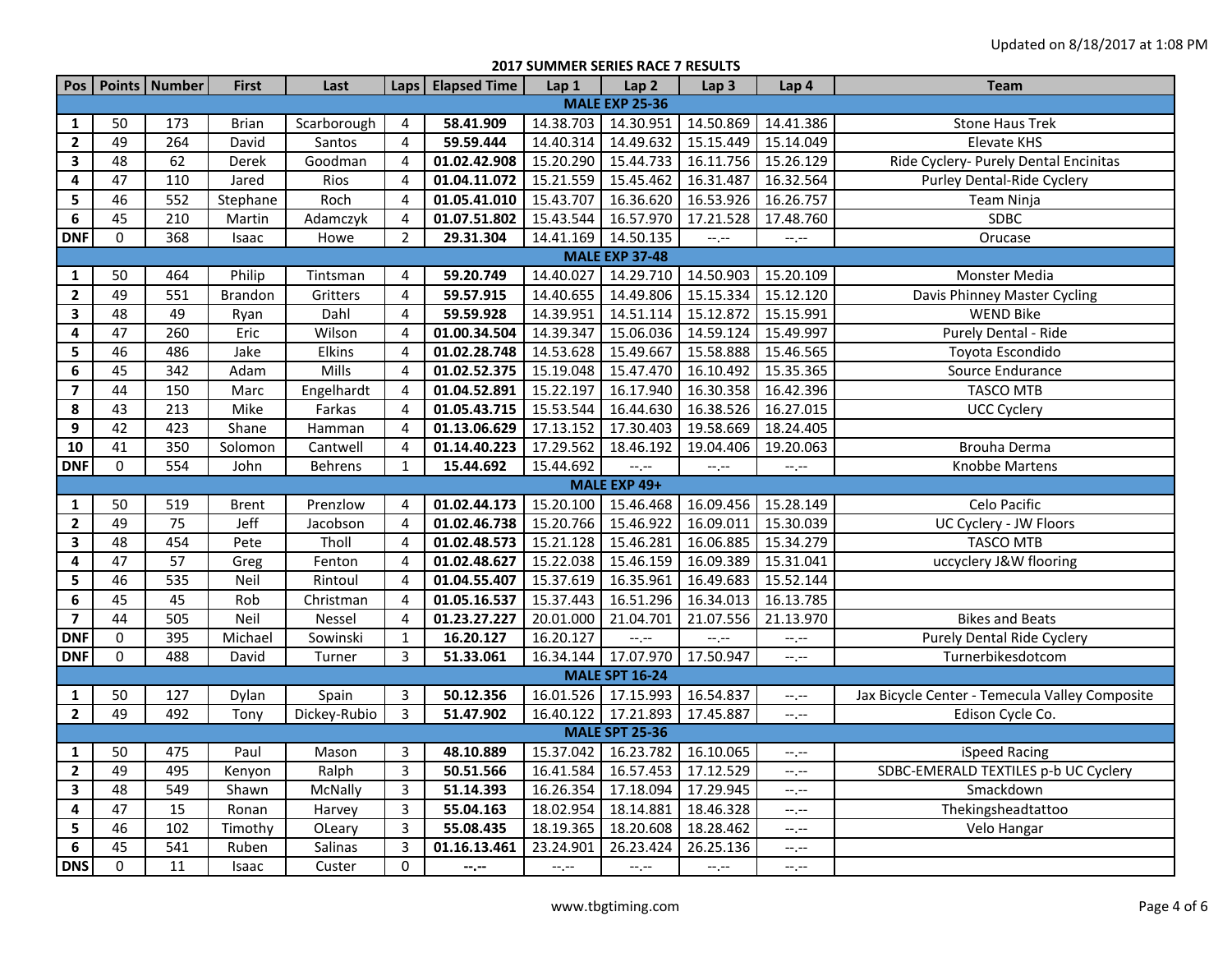**2017 SUMMER SERIES RACE 7 RESULTS**

|                |                       | Pos   Points   Number | <b>First</b>   | Last         | Laps           | <b>Elapsed Time</b> | Lap 1     | Lap <sub>2</sub>        | Lap <sub>3</sub> | Lap 4       | <b>Team</b>                     |  |  |
|----------------|-----------------------|-----------------------|----------------|--------------|----------------|---------------------|-----------|-------------------------|------------------|-------------|---------------------------------|--|--|
|                | <b>MALE SPT 37-48</b> |                       |                |              |                |                     |           |                         |                  |             |                                 |  |  |
| 1              | 50                    | 177                   | Eric           | Herrerra     | 3              | 48.08.396           | 15.38.264 | 16.23.087               | 16.07.045        | $-1, -1$    |                                 |  |  |
| $\overline{2}$ | 49                    | 393                   | Josh           | Easterly     | 3              | 48.11.354           | 15.37.868 | 16.22.453               | 16.11.033        | $-1$ .      |                                 |  |  |
| 3              | 48                    | 52                    | Robert         | DeMaio       | 3              | 48.40.433           | 15.38.589 | 16.21.813               | 16.40.031        | $-1, -1$    | Fitness Zone-NorthoftheBorder   |  |  |
| 4              | 47                    | 337                   | Luis           | Juarez       | 3              | 49.57.058           | 15.39.722 | 16.58.830               | 17.18.506        | $-1, -1$    | XC Baja                         |  |  |
| 5              | 46                    | 390                   | Maison         | Chen         | 3              | 50.16.204           | 16.01.858 | 17.15.047               | 16.59.299        | --.--       |                                 |  |  |
| 6              | 45                    | 516                   | Ben            | <b>Blank</b> | 3              | 51.15.624           | 16.47.336 | 17.15.681               | 17.12.607        | --.--       | Velosport Ridebiker             |  |  |
| $\overline{7}$ | 44                    | 247                   | Shawn          | Viola        | 3              | 52.44.264           | 16.42.925 | 17.53.949               | 18.07.390        | --.--       |                                 |  |  |
| 8              | 43                    | 91                    | Kermit         | McGovern     | 3              | 53.05.954           | 16.47.746 | 18.03.770               | 18.14.438        | $-1$ , $-1$ | Celo Pacific                    |  |  |
| 9              | 42                    | 545                   | David          | Curtis       | 3              | 53.34.692           | 17.12.837 | 18.04.306               | 18.17.549        | $-1, -1$    |                                 |  |  |
| 10             | 41                    | 543                   | Jarrod         | Paulson      | 3              | 57.52.247           | 18.44.953 | 20.00.783               | 19.06.511        | --.--       |                                 |  |  |
| 11             | 40                    | 557                   | David          | Gonda        | 3              | 01.00.34.383        | 19.30.880 | 20.09.044               | 20.54.459        | $-1, -1$    |                                 |  |  |
| 12             | 39                    | 432                   | Daris          | <b>Drake</b> | $\overline{3}$ | 01.03.30.285        | 20.09.246 | 22.20.398               | 21.00.641        | $-1, -1$    |                                 |  |  |
|                | MALE SPT 49+          |                       |                |              |                |                     |           |                         |                  |             |                                 |  |  |
| 1              | 50                    | 278                   | Jose           | Vigil        | 3              | 50.47.036           | 16.27.233 | 17.12.940               | 17.06.863        | $-1, -1$    | Cast a Shadow-RIDE Cyclery      |  |  |
| $\overline{2}$ | 49                    | 469                   | Jeff           | Healey       | 3              | 52.19.635           | 16.43.634 | 17.20.261               | 18.15.740        | --.--       |                                 |  |  |
| 3              | 48                    | 159                   | Scott          | Monfort      | 3              | 52.44.182           | 17.09.093 | 17.41.942               | 17.53.147        | $-1$ , $-1$ |                                 |  |  |
| 4              | 47                    | 444                   | <b>Blake</b>   | Weaver       | 3              | 53.11.563           | 17.08.847 | 18.03.782               | 17.58.934        | $-1, -1$    |                                 |  |  |
| 5              | 46                    | 433                   | Todd           | Erickson     | 3              | 56.14.772           | 17.42.905 | 19.02.510               | 19.29.357        | $-1, -1$    |                                 |  |  |
| <b>DNS</b>     | $\Omega$              | 459                   | Tonny          | Vizcarra     | $\Omega$       | $- - - - -$         | --.--     | $-1$ , $-1$             | $-1, -1$         | $-1, -1$    | Tamarindo                       |  |  |
|                |                       |                       |                |              |                |                     |           | <b>MALE SUP SPT 16+</b> |                  |             |                                 |  |  |
| 1              | 50                    | 203                   | Andrew         | Taylor       | 4              | 01.04.14.094        | 15.34.550 | 15.57.856               | 16.38.799        | 16.02.889   | <b>NRL Racing</b>               |  |  |
| $\mathbf{2}$   | 49                    | 300                   | Matthew        | Cerami       | 4              | 01.04.15.495        | 15.34.028 | 16.05.831               | 16.30.224        | 16.05.412   | <b>Union Sport</b>              |  |  |
| 3              | 48                    | 140                   | Michael        | Camp         | 4              | 01.04.50.654        | 15.37.958 | 16.01.476               | 16.31.944        | 16.39.276   | Drive Real Estate               |  |  |
| 4              | 47                    | 16                    | <b>Brandon</b> | Kooiman      | 4              | 01.05.40.235        | 15.42.262 | 16.33.276               | 16.57.814        | 16.26.883   | <b>Union Sport</b>              |  |  |
| 5              | 46                    | 542                   | <b>ISAAC</b>   | SMEAD        | 4              | 01.09.40.080        | 16.41.004 | 17.37.439               | 17.50.853        | 17.30.784   |                                 |  |  |
| 6              | 45                    | 12                    | Thomas         | Esbeck       | 4              | 01.12.36.444        | 17.05.453 | 18.17.399               | 18.36.312        | 18.37.280   | TASCO MTB - North of the Border |  |  |
|                | <b>MASOCHIST (SS)</b> |                       |                |              |                |                     |           |                         |                  |             |                                 |  |  |
| 1              | 50                    | 536                   | Michael        | Page         | 3              | 52.22.255           | 16.35.924 | 17.31.295               | 18.15.036        | $-1, -1$    |                                 |  |  |
| $\overline{2}$ | 49                    | 261                   | Stan           | Hill         | 3              | 57.27.182           | 18.31.266 | 19.21.127               | 19.34.789        | $-1$ , $-1$ |                                 |  |  |
| 3              | 48                    | 70                    | Sean           | Hill         | 3              | 01.02.44.265        | 19.10.658 | 20.14.357               | 23.19.250        | $-1, -1$    | <b>Rehab United-PULSE</b>       |  |  |